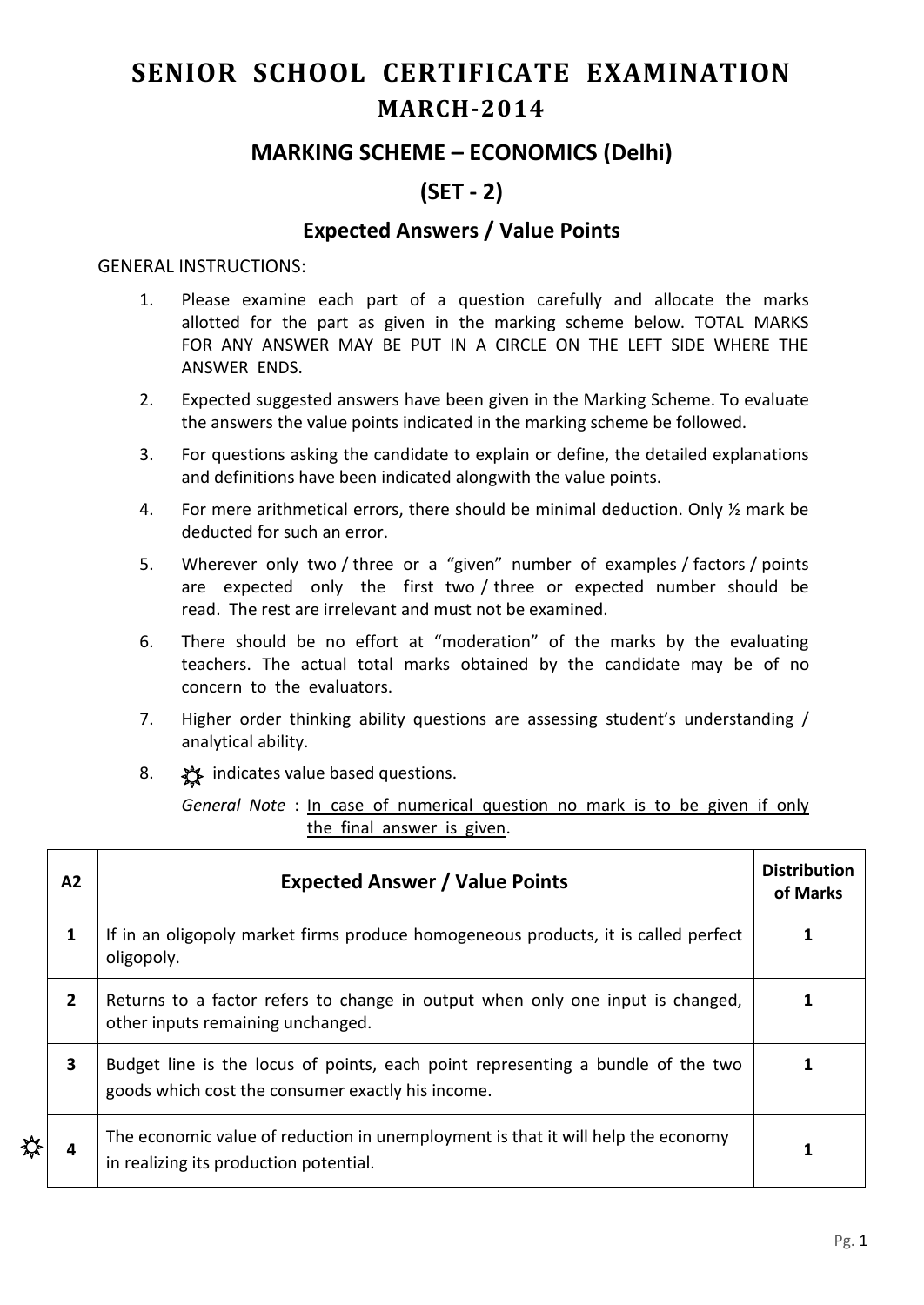| 5                       | Cost in economics refers to the sum of actual money expenditure on inputs and the<br>estimated value of the free inputs supplied by the owner.                                                                                                                                                                                                                     | $\mathbf{1}$   |
|-------------------------|--------------------------------------------------------------------------------------------------------------------------------------------------------------------------------------------------------------------------------------------------------------------------------------------------------------------------------------------------------------------|----------------|
| 6                       | When MR < AR, AR falls                                                                                                                                                                                                                                                                                                                                             |                |
|                         | When $MR = AR$ , AR is constant                                                                                                                                                                                                                                                                                                                                    |                |
|                         | When MR > AR, AR rises                                                                                                                                                                                                                                                                                                                                             | 3              |
|                         | <b>OR</b>                                                                                                                                                                                                                                                                                                                                                          |                |
|                         | When TC rises at a decreasing rate, MC falls.                                                                                                                                                                                                                                                                                                                      |                |
|                         | When TC rises at an increasing rate MC rises.                                                                                                                                                                                                                                                                                                                      | 3              |
|                         | When TC rises at a constant rate MC is constant.                                                                                                                                                                                                                                                                                                                   |                |
| $\overline{\mathbf{z}}$ | For whom to produce means that who will buy the goods and services produced.<br>Clearly, those who have income will be able to buy. So, the problem amounts to<br>how the national income is distributed in an economy.                                                                                                                                            | 3              |
| 8                       | $Ep = \frac{P}{Q} X \frac{\Delta Q}{\Delta P}$                                                                                                                                                                                                                                                                                                                     | $\mathbf{1}$   |
|                         | $-1 = \frac{P}{16}X_{-1}^{2}$                                                                                                                                                                                                                                                                                                                                      | $1\frac{1}{2}$ |
|                         | $2P = 16$ or $P = 8$                                                                                                                                                                                                                                                                                                                                               | $\frac{1}{2}$  |
|                         | (No marks if only the final answer is given)                                                                                                                                                                                                                                                                                                                       |                |
| 9                       | When there are only a few firms in the market, it is likely that each firm has some<br>knowledge as to how its rivals operate. Each firm expects reactions from the rival<br>firms. Therefore, each firm in deciding price and output, takes into account the<br>expected reactions by the rival firms. In this way the firms are interdependent on<br>each other. | 3              |
| 10                      | AFC falls continuously as output is increased.                                                                                                                                                                                                                                                                                                                     | $\mathbf{1}$   |
|                         | It is because, even when output is increased TFC remains unchanged.                                                                                                                                                                                                                                                                                                | $\mathbf{2}$   |
|                         | (Diagram not required)                                                                                                                                                                                                                                                                                                                                             |                |
| 11                      | There are three phases of change in MP :                                                                                                                                                                                                                                                                                                                           |                |
|                         | (1) MP rises: Because when the variable input is increased, efficient utilization of<br>the fixed inputs takes place due to specialisation. This raises efficiency of the<br>variable input.                                                                                                                                                                       |                |
|                         | (2) MP falls but is positive: Because beyond a point increasing variable input puts<br>pressure on fixed inputs leading to decline in efficiency.                                                                                                                                                                                                                  |                |
|                         | (3) MP continues to fall and is negative: Because there is so much pressure of the<br>variable input on the fixed inputs that total product starts declining.                                                                                                                                                                                                      | 4              |
|                         | (To be marked as a whole. Diagram not required)                                                                                                                                                                                                                                                                                                                    |                |
| 12                      | Assuming that the only two goods the consumer consumes are X and Y, the<br>conditions of equilibrium are :                                                                                                                                                                                                                                                         |                |
|                         | (1) $\frac{MU_x}{P_x} = \frac{MU_y}{P_y}$                                                                                                                                                                                                                                                                                                                          | 1              |
|                         |                                                                                                                                                                                                                                                                                                                                                                    |                |
|                         | (2) MU falls as more is consumed                                                                                                                                                                                                                                                                                                                                   | $\frac{1}{2}$  |
|                         | <b>Explanation : (1)</b> Suppose $\frac{MU_x}{P_x} > \frac{MU_y}{P_y}$ . The consumer will not be in equilibrium                                                                                                                                                                                                                                                   |                |
|                         | because per rupee MU of X is greater than per rupee MU of Y. This will induce the                                                                                                                                                                                                                                                                                  |                |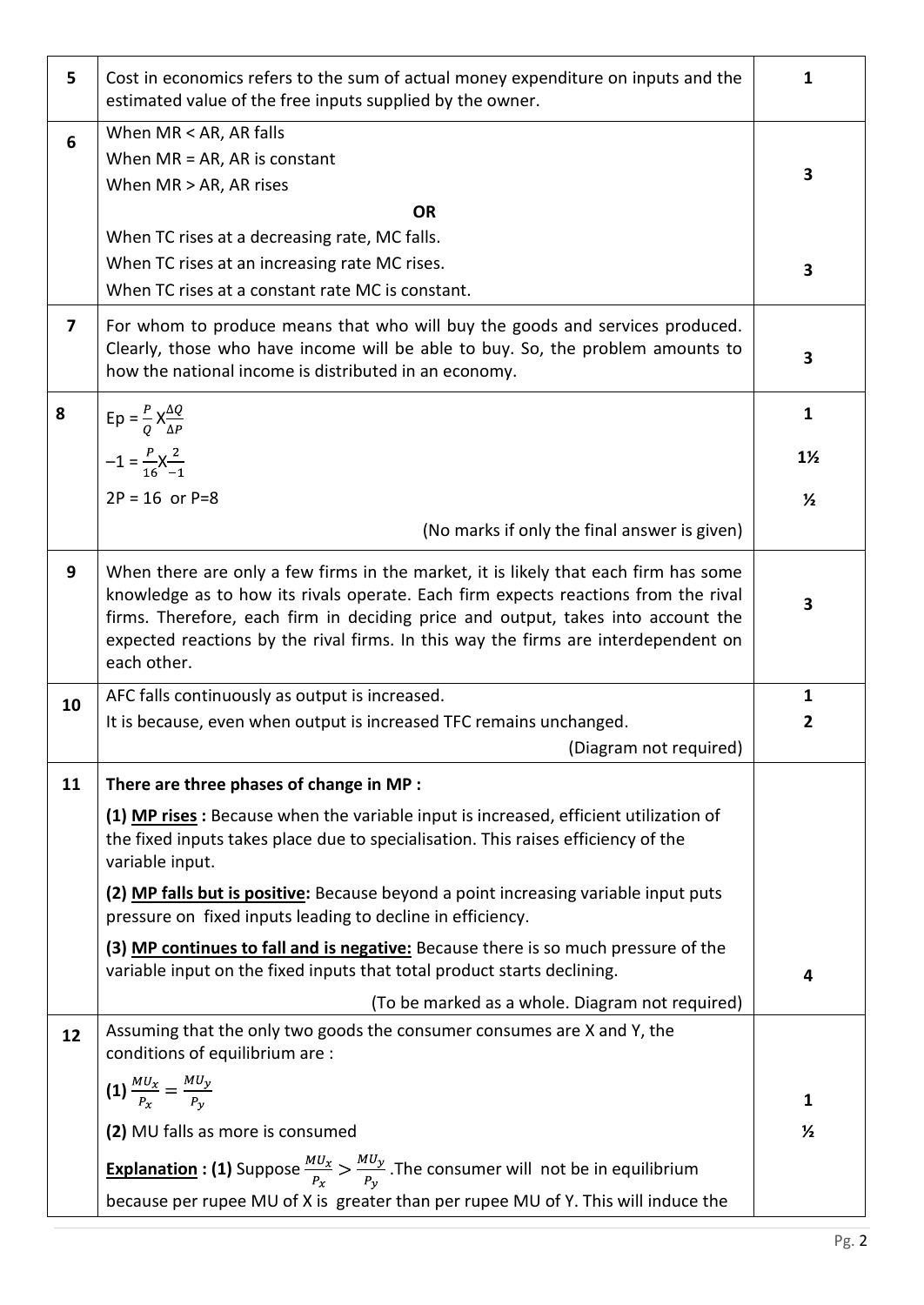|    | consumer to buy more of X by reducing expenditure on Y. It will lead to fall in MUx                                                                                                                                                                                                                                                                                                                                                                                                                                                                                                                                                                                              | $\overline{2}$    |
|----|----------------------------------------------------------------------------------------------------------------------------------------------------------------------------------------------------------------------------------------------------------------------------------------------------------------------------------------------------------------------------------------------------------------------------------------------------------------------------------------------------------------------------------------------------------------------------------------------------------------------------------------------------------------------------------|-------------------|
|    | and rise in MUy. This will continue till $\frac{MU_x}{P_x} = \frac{MU_y}{P_y}$ .                                                                                                                                                                                                                                                                                                                                                                                                                                                                                                                                                                                                 |                   |
|    | (2) Unless MU falls as more of a good is consumed the consumer will not reach<br>equilibrium.                                                                                                                                                                                                                                                                                                                                                                                                                                                                                                                                                                                    | $\frac{1}{2}$     |
|    | (Explanation based on $\frac{MU_x}{P_x} < \frac{MU_y}{P_y}$ is also correct.)                                                                                                                                                                                                                                                                                                                                                                                                                                                                                                                                                                                                    |                   |
|    | <b>OR</b>                                                                                                                                                                                                                                                                                                                                                                                                                                                                                                                                                                                                                                                                        |                   |
|    | Given $\frac{MU_A}{P_A} = \frac{MU_B}{P_B}$ (Consumer is in equilibrium)                                                                                                                                                                                                                                                                                                                                                                                                                                                                                                                                                                                                         |                   |
|    | Given that $P_B$ falls, then                                                                                                                                                                                                                                                                                                                                                                                                                                                                                                                                                                                                                                                     |                   |
|    | $\frac{MU_A}{P_A} < \frac{MU_B}{P_B}$ (Or $\frac{MU_B}{P_B} > \frac{MU_A}{P_A}$ )                                                                                                                                                                                                                                                                                                                                                                                                                                                                                                                                                                                                |                   |
|    | Since per rupee MU of B is higher than per rupee MU of A, the consumer will<br>reduce expenditure on A and increase that on B. So, when $P_B$ falls, demand for B<br>rises.                                                                                                                                                                                                                                                                                                                                                                                                                                                                                                      | 4                 |
| 13 | Related goods are either substitutes or complements. When the price of the<br>substitute good rises (falls) it makes the given good relatively cheaper (expensive),<br>so it is substituted for the other good (the other good is substituted for). As a result<br>the demand for the given good will increase (decrease).                                                                                                                                                                                                                                                                                                                                                       | $\overline{2}$    |
|    | If price of a complementary good rises (falls), its demand falls (rises). As<br>complementary goods are used jointly the demand for given good will fall (rise).                                                                                                                                                                                                                                                                                                                                                                                                                                                                                                                 | $\mathbf{2}$      |
| 14 | Price<br>ρ,<br>P <sub>2</sub><br>Ο<br>$\Theta_{2}$<br>$\mathbf{a}_1$<br>Quantity<br>$OP_1$ is the equilibrium price and $OQ_1$ is the equilibrium quantity. Demand<br>decreases so that demand curve shifts to the left. The new demand curve is $D_2$<br>This creates an excess supply $(A_1E_1)$ at the existing price OP <sub>1</sub> .<br>The excess supply creates competition among sellers, resulting in fall in price.<br>- Fall in price leads to rise in demand and fall in supply as indicated by the arrows.<br>- These changes continue till the market reaches new equilibrium at $E_2$ with a lower<br>price OP <sub>2</sub> and lower quantity OQ <sub>2</sub> . | $\mathbf{2}$<br>4 |
|    | For the blind candidate:<br>Decrease in demand results in excess supply.                                                                                                                                                                                                                                                                                                                                                                                                                                                                                                                                                                                                         |                   |
|    | Excess supply causes competition among sellers which reduces price<br>Fall in price results in rise in demand and fall in supply.                                                                                                                                                                                                                                                                                                                                                                                                                                                                                                                                                |                   |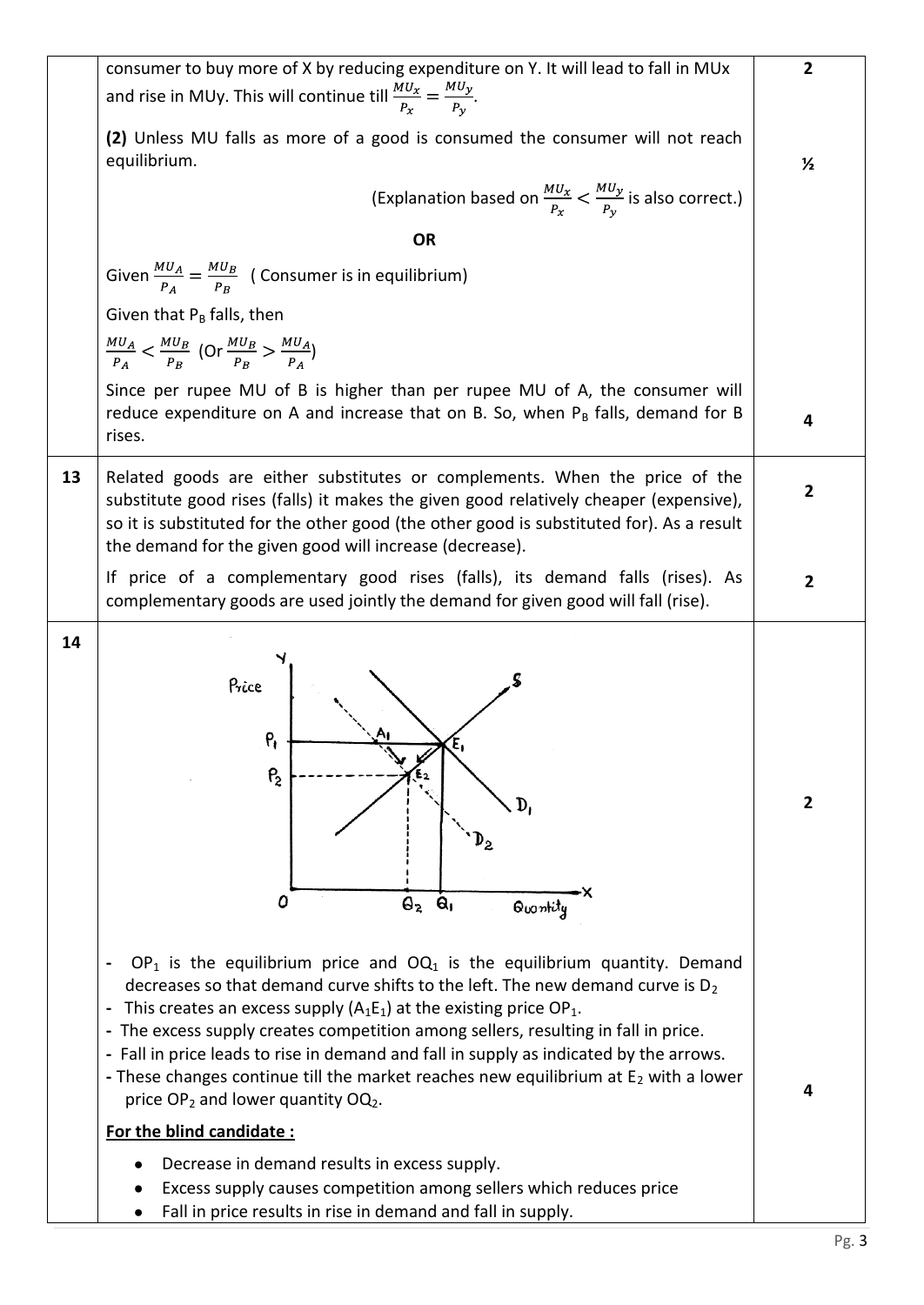|    | Excess supply is reducing.                                                                                                                                                                            |                                                                                                  |           |                                   |                |                                                                               | 6              |  |  |
|----|-------------------------------------------------------------------------------------------------------------------------------------------------------------------------------------------------------|--------------------------------------------------------------------------------------------------|-----------|-----------------------------------|----------------|-------------------------------------------------------------------------------|----------------|--|--|
|    | These changes continue till demand and supply are equal at new price.<br>New equilibrium price is less                                                                                                |                                                                                                  |           |                                   |                |                                                                               |                |  |  |
|    |                                                                                                                                                                                                       |                                                                                                  |           |                                   |                |                                                                               |                |  |  |
| 15 |                                                                                                                                                                                                       |                                                                                                  |           |                                   |                | Let the two goods the consumer consumes be X and Y.                           |                |  |  |
|    | The two conditions of equilibrium are :                                                                                                                                                               |                                                                                                  |           |                                   |                |                                                                               |                |  |  |
|    | (1) MRS = $\frac{P_x}{P_{y_x}}$<br>(2) MRS falls as more of X is consumed in place of Y.                                                                                                              |                                                                                                  |           |                                   |                |                                                                               |                |  |  |
|    |                                                                                                                                                                                                       |                                                                                                  |           |                                   |                |                                                                               |                |  |  |
|    | <b>Explanation:</b>                                                                                                                                                                                   |                                                                                                  |           |                                   |                |                                                                               |                |  |  |
|    |                                                                                                                                                                                                       | (1) Suppose MRS > $\frac{P_x}{P_y}$ i.e. consumer is not in equilibrium. It means that to obtain |           |                                   |                |                                                                               |                |  |  |
|    | one more unit of X consumer is willing to sacrifice more units of Y as compared                                                                                                                       |                                                                                                  |           |                                   |                |                                                                               |                |  |  |
|    |                                                                                                                                                                                                       |                                                                                                  |           |                                   |                | to what is required in the market. The consumer buys more of X. MRS falls and | 3              |  |  |
|    | continue to fall till it is equal to $\frac{P_x}{P_y}$ and the consumer is in equilibrium.                                                                                                            |                                                                                                  |           |                                   |                |                                                                               |                |  |  |
|    | reach equilibrium again.                                                                                                                                                                              |                                                                                                  |           |                                   |                | (2) Unless MRS falls as consumer consumes more of X, the consumer will not    | $\mathbf{1}$   |  |  |
|    |                                                                                                                                                                                                       |                                                                                                  |           |                                   |                | (Explanation based on MRS $<\frac{P_x}{P_v}$ is also correct)                 |                |  |  |
|    |                                                                                                                                                                                                       |                                                                                                  |           |                                   |                | <b>OR</b>                                                                     |                |  |  |
|    | The Three properties are                                                                                                                                                                              |                                                                                                  |           |                                   |                |                                                                               |                |  |  |
|    | (i) IC slopes downwards from left to right.                                                                                                                                                           |                                                                                                  |           |                                   |                |                                                                               |                |  |  |
|    | (ii) IC is strictly convex                                                                                                                                                                            |                                                                                                  |           |                                   |                |                                                                               |                |  |  |
|    | (iii) IC to the right has higher utility.                                                                                                                                                             |                                                                                                  |           |                                   |                |                                                                               |                |  |  |
|    | <b>Explanation:</b><br>(1) Slopes downward because to consume more of good X, the consumer must give<br>up some quantity of good Y so that the consumer remains on the same level of<br>satisfaction. |                                                                                                  |           |                                   |                |                                                                               |                |  |  |
|    |                                                                                                                                                                                                       |                                                                                                  |           |                                   |                |                                                                               |                |  |  |
|    | (2) Strictly convex because it is assumed that MRS continuously falls due to the law<br>of diminishing marginal utility.                                                                              |                                                                                                  |           |                                   |                |                                                                               |                |  |  |
|    | (3) IC to the right has higher utility level because it is assumed that higher                                                                                                                        |                                                                                                  |           |                                   |                |                                                                               |                |  |  |
|    |                                                                                                                                                                                                       |                                                                                                  |           | consumption means higher utility. |                |                                                                               | 1              |  |  |
| 16 | Output                                                                                                                                                                                                | <b>TR</b>                                                                                        | <b>TC</b> | <b>MR</b>                         | <b>MC</b>      |                                                                               |                |  |  |
|    | 1                                                                                                                                                                                                     | $\overline{7}$                                                                                   | 8         | $\overline{7}$                    | 8              |                                                                               |                |  |  |
|    | $\overline{2}$                                                                                                                                                                                        | 14                                                                                               | 15        | $\overline{7}$                    | 7              |                                                                               |                |  |  |
|    | 3                                                                                                                                                                                                     | 21                                                                                               | 21        | $\overline{7}$                    | 6              |                                                                               |                |  |  |
|    | 4                                                                                                                                                                                                     | 28                                                                                               | 28        | $\overline{7}$                    | $\overline{7}$ | Equilibrium                                                                   | $\overline{2}$ |  |  |
|    | 5                                                                                                                                                                                                     | 35                                                                                               | 36        | $\overline{7}$                    | 8              |                                                                               |                |  |  |
|    | The producer is in equilibrium at 4 units of output                                                                                                                                                   | 1                                                                                                |           |                                   |                |                                                                               |                |  |  |
|    | <b>Reasons (1)</b> $MC = MR$                                                                                                                                                                          |                                                                                                  |           |                                   |                |                                                                               | 1<br>1         |  |  |
|    |                                                                                                                                                                                                       |                                                                                                  |           | (2) MC > MR after equilibrium     |                |                                                                               | $\mathbf{1}$   |  |  |
|    | <b>Profit</b> = $TR - TC = 28 - 28 = 0$                                                                                                                                                               |                                                                                                  |           |                                   |                |                                                                               |                |  |  |
|    |                                                                                                                                                                                                       |                                                                                                  |           |                                   |                |                                                                               |                |  |  |
|    |                                                                                                                                                                                                       |                                                                                                  |           |                                   |                |                                                                               |                |  |  |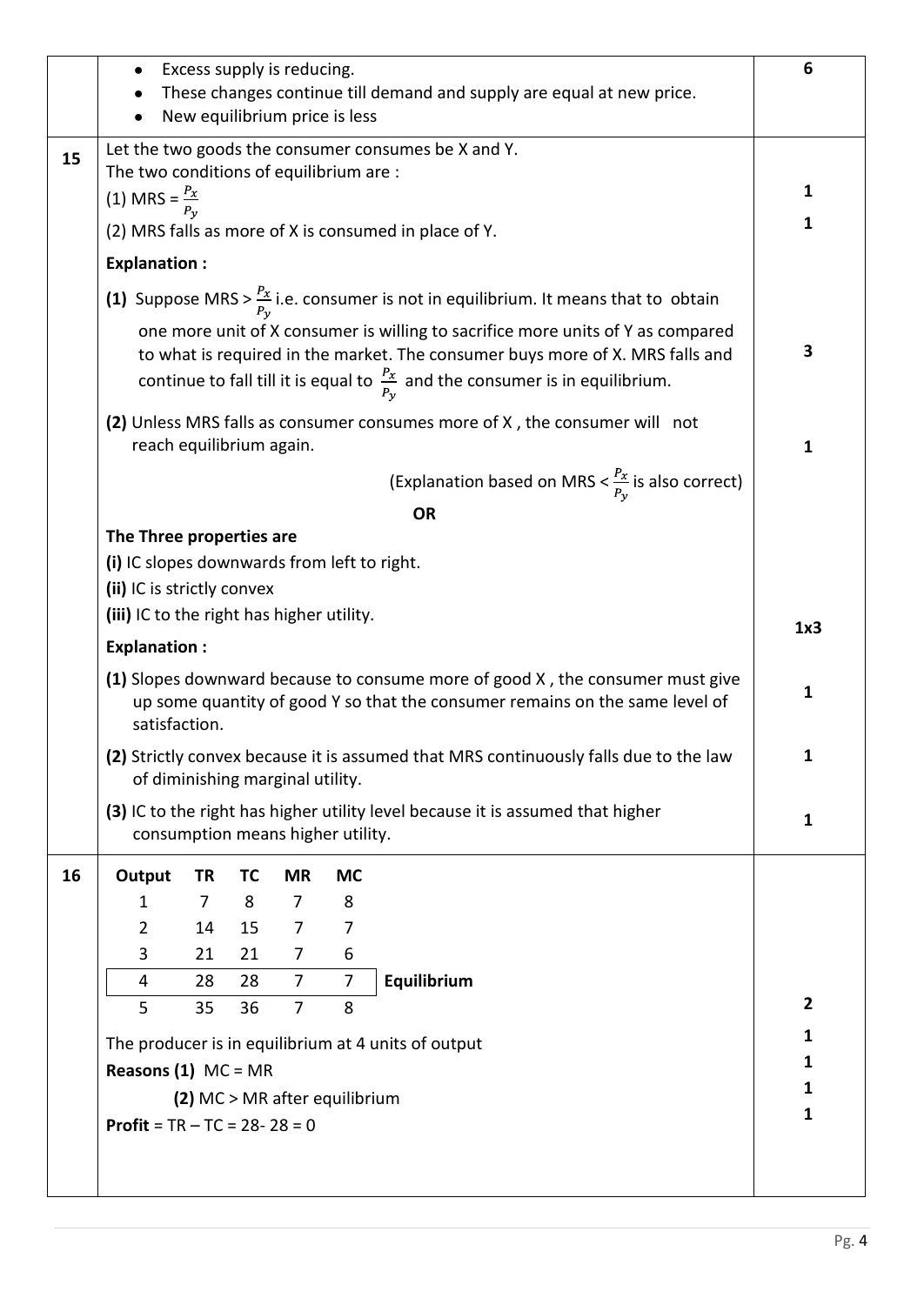|    | <b>SECTION - B</b>                                                                                                                                                                                                                                                                                                                                            |                         |
|----|---------------------------------------------------------------------------------------------------------------------------------------------------------------------------------------------------------------------------------------------------------------------------------------------------------------------------------------------------------------|-------------------------|
| 17 | MPC is the ratio of 'change in consumption expenditure' to 'change in income'                                                                                                                                                                                                                                                                                 | 1                       |
| 18 | When foreign exchange receipts in the current account fall short of foreign<br>exchange payments, it is called current account deficit.                                                                                                                                                                                                                       | 1                       |
| 19 | The deposits which can be withdrawn from the banks on demand, through cheques.                                                                                                                                                                                                                                                                                | $\mathbf{1}$            |
| 20 | Full employment is a situation in which all those who are able and willing to work at<br>the prevailing wage rate find work.                                                                                                                                                                                                                                  | $\mathbf{1}$            |
| 21 | Government budget is an annual financial statement showing estimated receipts<br>and estimated expenditure of government.                                                                                                                                                                                                                                     | $\mathbf{1}$            |
| 22 | The significance of money as a store of value is that money can be stored for use in<br>future. One can use one's present income in future because money comes in<br>convenient denominations and is easily portable.                                                                                                                                         | $\overline{\mathbf{3}}$ |
|    | <b>OR</b>                                                                                                                                                                                                                                                                                                                                                     |                         |
|    | Medium of exchange function has solved the problem of double coincidence of<br>wants. The buyer can pay money to the seller and the seller in turn can buy what<br>he wants to buy. Money facilitates the exchange.                                                                                                                                           | $\overline{\mathbf{3}}$ |
| 23 | Deficit in the BOP occurs when autonomous foreign exchange receipts fall short of<br>autonomous foreign exchange payments. Autonomous transactions are those<br>which are not influenced by other transactions in the BOP.                                                                                                                                    | 3                       |
| 24 | It will raise demand for foreign exchange for spending the same in foreign<br>countries. Supply of foreign exchange remaining unchanged, exchange rate if likely<br>to rise.                                                                                                                                                                                  | 3                       |
| 25 | Externalities refer to the benefits (or harms) a firm or an individual causes to<br>another for which it is not paid (or penalised)                                                                                                                                                                                                                           | 1                       |
|    | <b>Example :</b> Polluting river by an oil refinery Or any other relevant example.                                                                                                                                                                                                                                                                            | 1                       |
|    | <b>Impact:</b> Reduces welfare through negative effect on health                                                                                                                                                                                                                                                                                              | $\mathbf{1}$            |
| 26 | (i) Expenditure on collection of taxes is revenue expenditure because it neither<br>creates any asset nor reduces any liability.                                                                                                                                                                                                                              | $1\frac{1}{2}$          |
|    | (ii) Expenditure on purchasing computers is capital expenditure because it creates<br>assets.                                                                                                                                                                                                                                                                 | $1\frac{1}{2}$          |
| 27 | Increased expenditure by government on public goods like defence, maintaining<br>law and order etc. increases their availability to the people of the country. For<br>example more expenditure on maintaining law and order raises the sense of<br>security among the people. Any such expenditure raises welfare of the people.<br>(To be marked as a whole) | 4                       |
|    |                                                                                                                                                                                                                                                                                                                                                               |                         |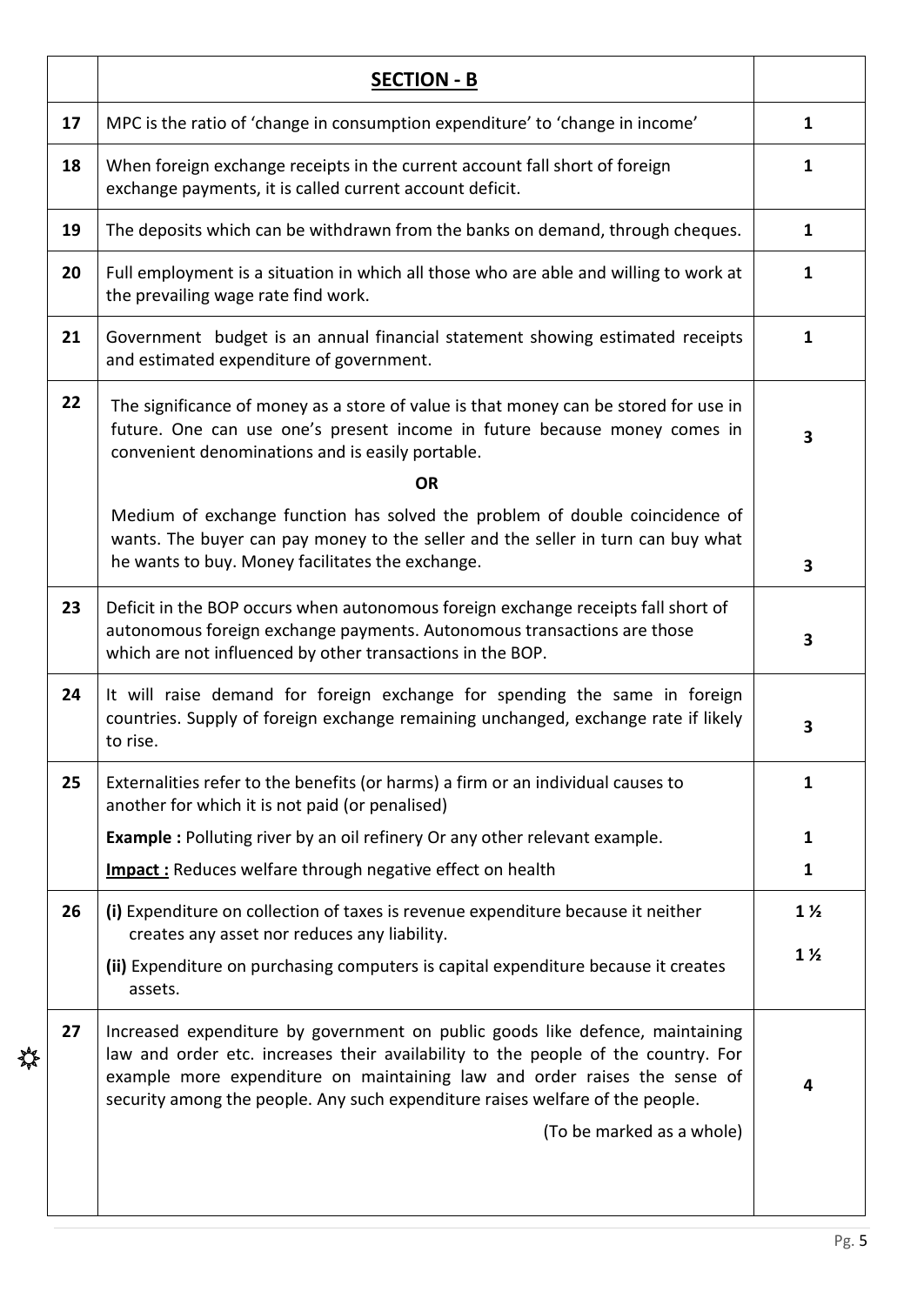